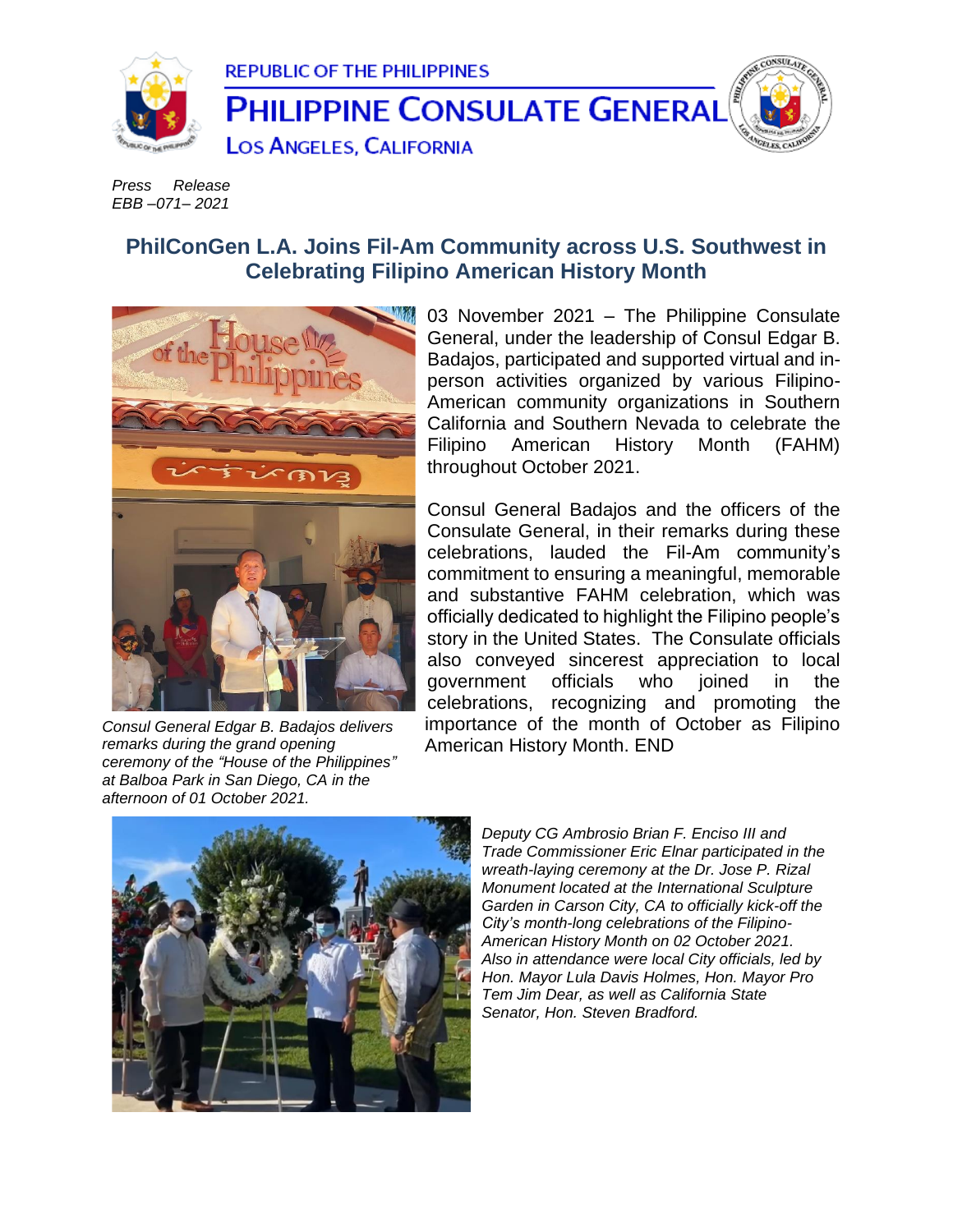*Deputy CG. Enciso joined the Fil-Am Community in Las Vegas, NV for the launching of the Fil-Am TV Network on 15 October 2021. Established by Mr. Carl Magno (rightmost). Fil-Am TV utilizes the linear tv structure of its sister networks, namely, ACTV and Las Vegas Life TV with a combined viewership of 18.5 million in 2020. The Consulate General guests in a weekly show entitled "Consular Matters", which airs on the platform.*





*Vice Consul Faith Valerie P. Tan delivers remarks during the whole-day variety showstyle celebration organized by the Filipino community in West Covina on 16 October 2021. The event was also graced by the City of West Covina's Fil-Am Mayor, Hon. Letty Lopez-Viado, as well as Fil-Am A-lister Apl de Ap of Black Eyed Peas.*

*Consul Francis Maynard S. Maleon attends the Fil-Am Association of Santa Clarita Valley's FAHM celebration dubbed,* Pistahan at Bayanihan, *held on 16 October 2021. The program included entertainment and activities featuring the richness and beauty of Filipino culture.*

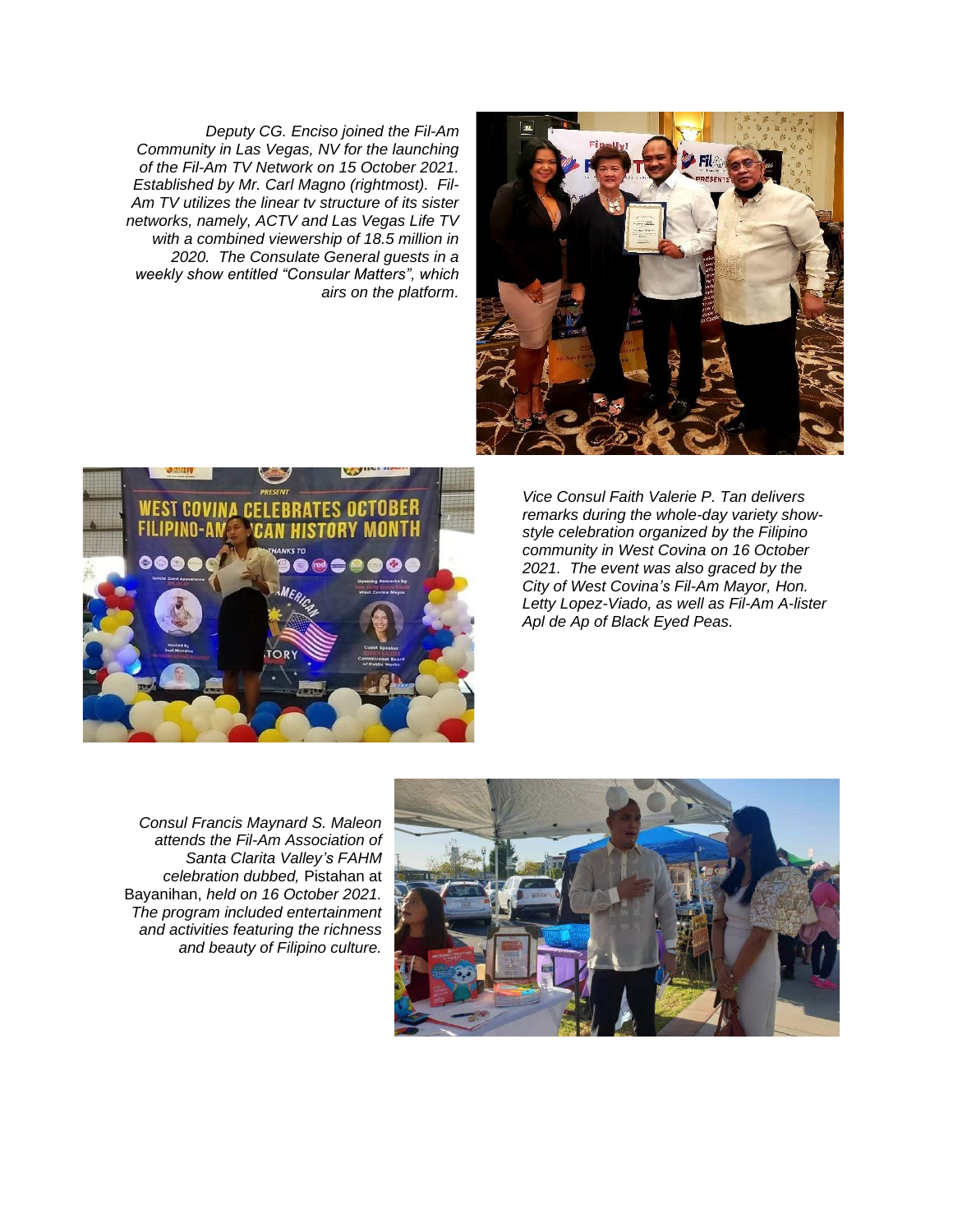

*Philippine Expressions Bookshop, a specialty bookshop located in the Arts District of San Pedro, CA, organized an exhibit on Philippine artifacts, as well as an Author's Night in celebration of FAHM on 29 October 2021. (L): ConGen Badajos delivered remarks for the occasion and presented a Certificate of Appreciation to Dr. Rhacel Salazar Parrenas in recognition of her significant contributions to literature on international migration through her scholarly writings. (R) The bookshop's proprietor, Mrs. Linda Nietes-Little, presents to ConGen Badajos her Philippine artifact collection.*



*Fil-Am News Las Vegas held a gala and cultural fashion entitled,* Fashion For A Cause*, at the Santa Fe Station Hotel & Casino in Las Vegas on 29 October 2021. Consul Maria Alnee A. Gamble represented ConGen Badajos at the event and conveyed the latter's appreciation to Fil-Am News' host and producer, Dr. Michael Santa Juana, for promoting Philippine fashion and celebrating Filipino ingenuity through the fashion show, which featured renowned Filipino designer, Mr. Edwin Uy.*